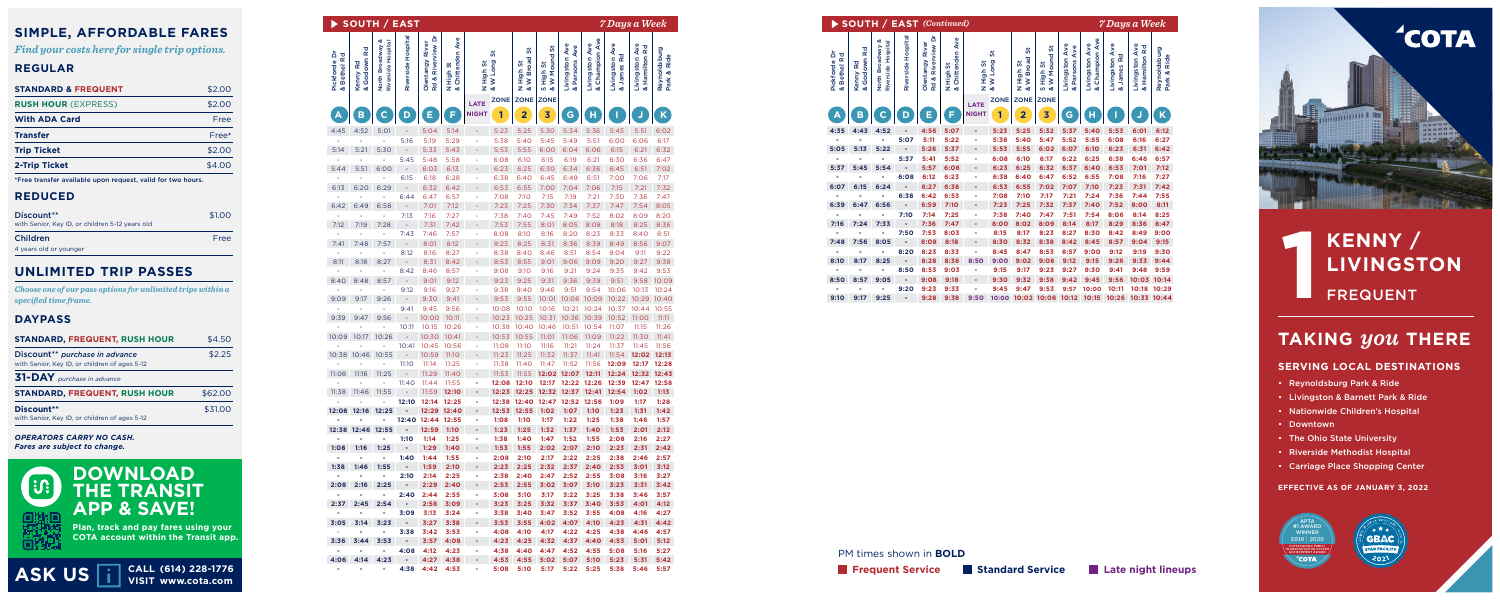- **∙ Serving you throughout the day**
- **∙ Departure times are 15-30 minutes apart**

#### **FREQUENT**

- **∙ Serving you throughout the day**
- **∙ Departure times are every 15 minutes or less**

#### **RUSH HOUR**

**∙ Serving you Monday — Friday between 6:30 AM to 9:00 AM and 3:00 PM to 6:00 PM.**

This vehicle line has transfer stops in Downtown. **There are 3 Transfer Zones that allow transfer to Lines 1-11 & CMAX.** All lines stop in each zone with the exception of Line 10 which only stops in Zone 2.

- 
- 
- 

- 
- 
- 
- 
- 
- 
- 
- 

- 
- 
- 
- 

- 
- 
- 
- 
- -
- 
- 
- 

### **USING YOUR SCHEDULE**

### **YOUR VEHICLE FREQUENCY**

#### **STANDARD**



## **FOR TRANSFERS, CHECK HERE TIPS 1 KENNY / LIVINGSTON**

COTA is committed to ensuring that no person is denied or subject to discrimination in receipt of services on the basis of race, color, national origin or any other characteristic protected by law.

**AT COTA.COM**





**You can find additional transfer stop information including where to board your next bus:**



 $\overline{\phantom{a}}$  COTA.com

**ON SIGNS AT TRANSFER STOPS**

**N High St & E Long St ZONE 1:**  stop #5910 **S High St & E Broad St ZONE 2:**  stop #6464 **ZONE 3: S High St & E Mound St** stop #6370

- **N High St & W Long St ZONE 1:**  stop #4101 **N High St & W Broad St ZONE 2:**  stop #2900
- **ZONE 3: S High St & W Mound St** stop #4109

### **WESTBOUND / NORTHBOUND**

#### **EASTBOUND / SOUTHBOUND**